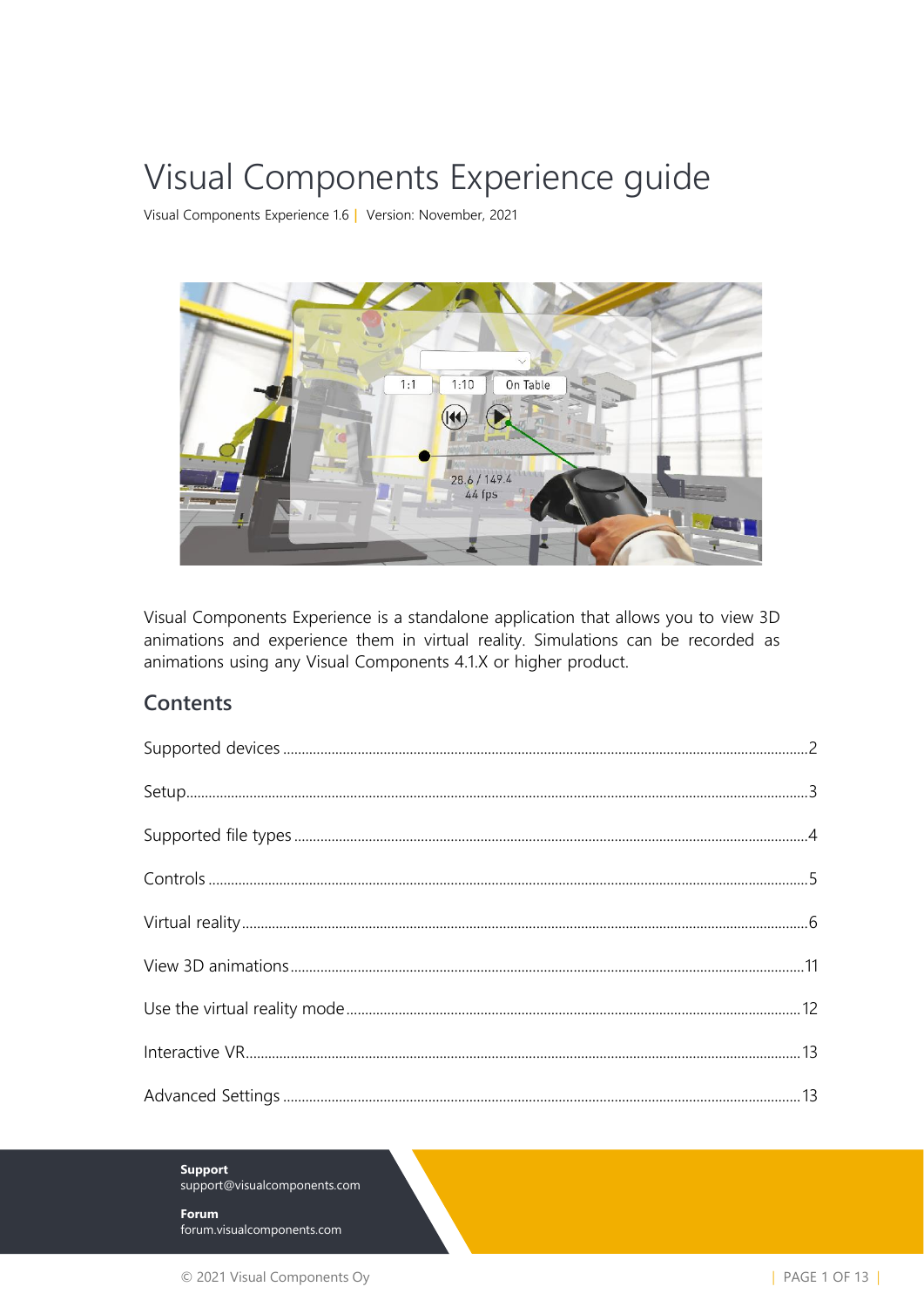## <span id="page-1-0"></span>Supported devices

#### Windows OS

- Any device running Windows 8.1 or 10 can be used for viewing 3D animations
- Refer to the minimum requirements for a Visual Components 4.x product <https://www.visualcomponents.com/system-requirements>
- **An alternative for viewing [3D animations is](https://www.visualcomponents.com/system-requirements) the mobile version of Visual Components** [Experience.](https://www.visualcomponents.com/system-requirements)

#### Compatible VR Devices

Visual Components Experience relies on SteamVR for virtual reality functionality. Any Head-mounted Display (HMD) that is supported by SteamVR should also support VC Experience. However, this is not guaranteed, and using one of the tested and verified devices listed below is recommended.

#### Tested VR Devices

Note that if your computer has a Mini DisplayPort, you need to use a Mini DisplayPort cable. Based on field tests and feedback, adapters may not work.

- **HTC Vive and Vive Pro**
- **Oculus Rift S**
- **Samsung HMD Odyssey**
	- o To use the Samsung HMD Odyssey with VC Experience, you need to also install Windows Mixed Reality for SteamVR from the Steam store.
	- o When you want to use the device with VC Experience, launch the Windows Mixed Reality for SteamVR first. Then, launch Visual Components Experience in VR mode.
- **Valve Index**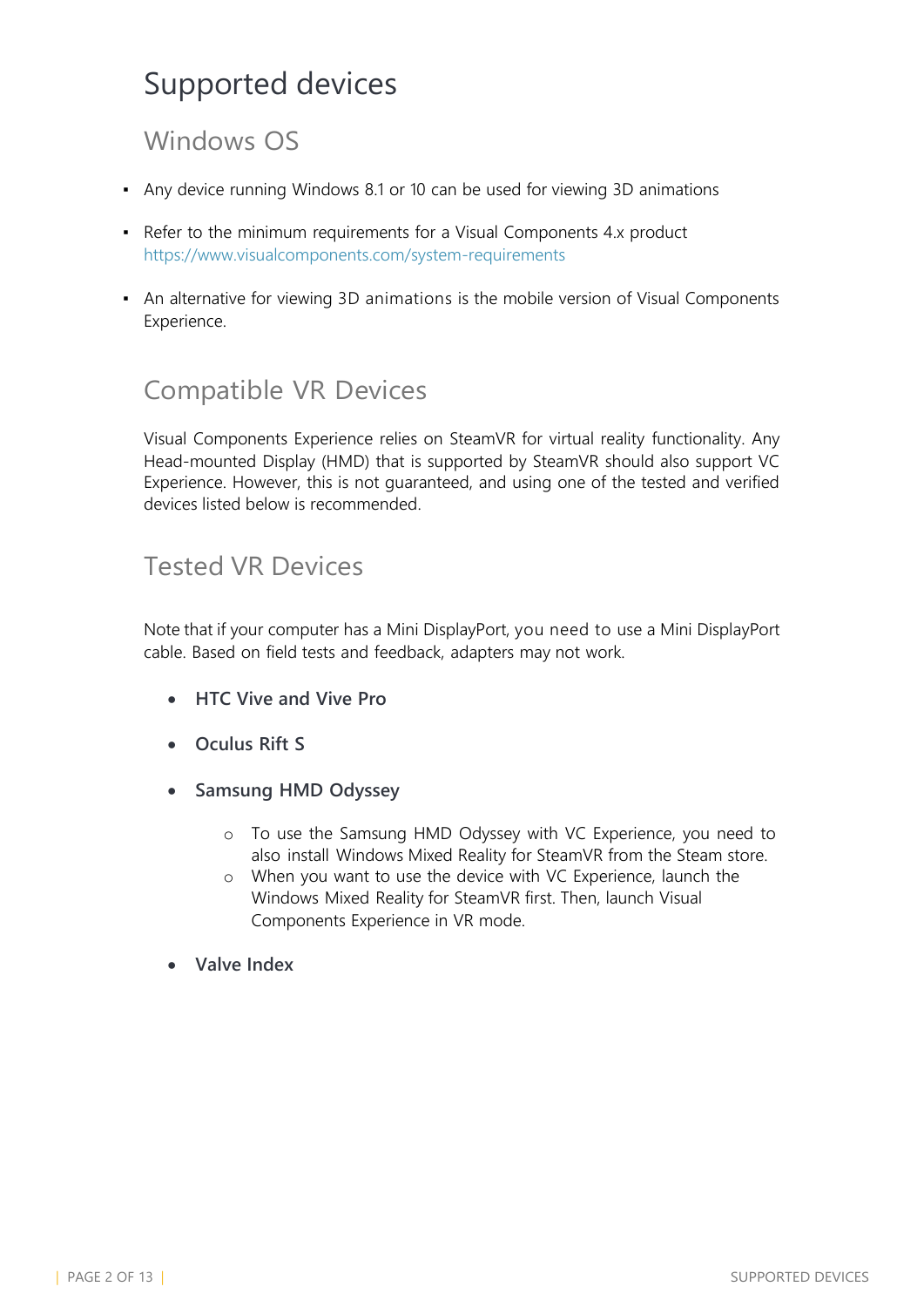# <span id="page-2-0"></span>Setup

For viewing 3D animations, install Visual Components Experience on your device here: <https://www.visualcomponents.com/products/downloads>

For virtual reality, this guide assumes that you are using HTC Vive. For all other devices, refer to the manufacturer on how to install new apps, set up the device, and interact with VR objects.

- **1.** Set up your device according to the manufacturer's instructions.
- **2.** Install Steam onto the device. For more information, see [http://store.steampowered.com/about.](http://store.steampowered.com/about)
- **3.** Install SteamVR as follows:
	- a. Run Steam.
	- b. In Steam, go to Library > Tools and then search for SteamVR.
	- c. Right-click SteamVR and click Install Game.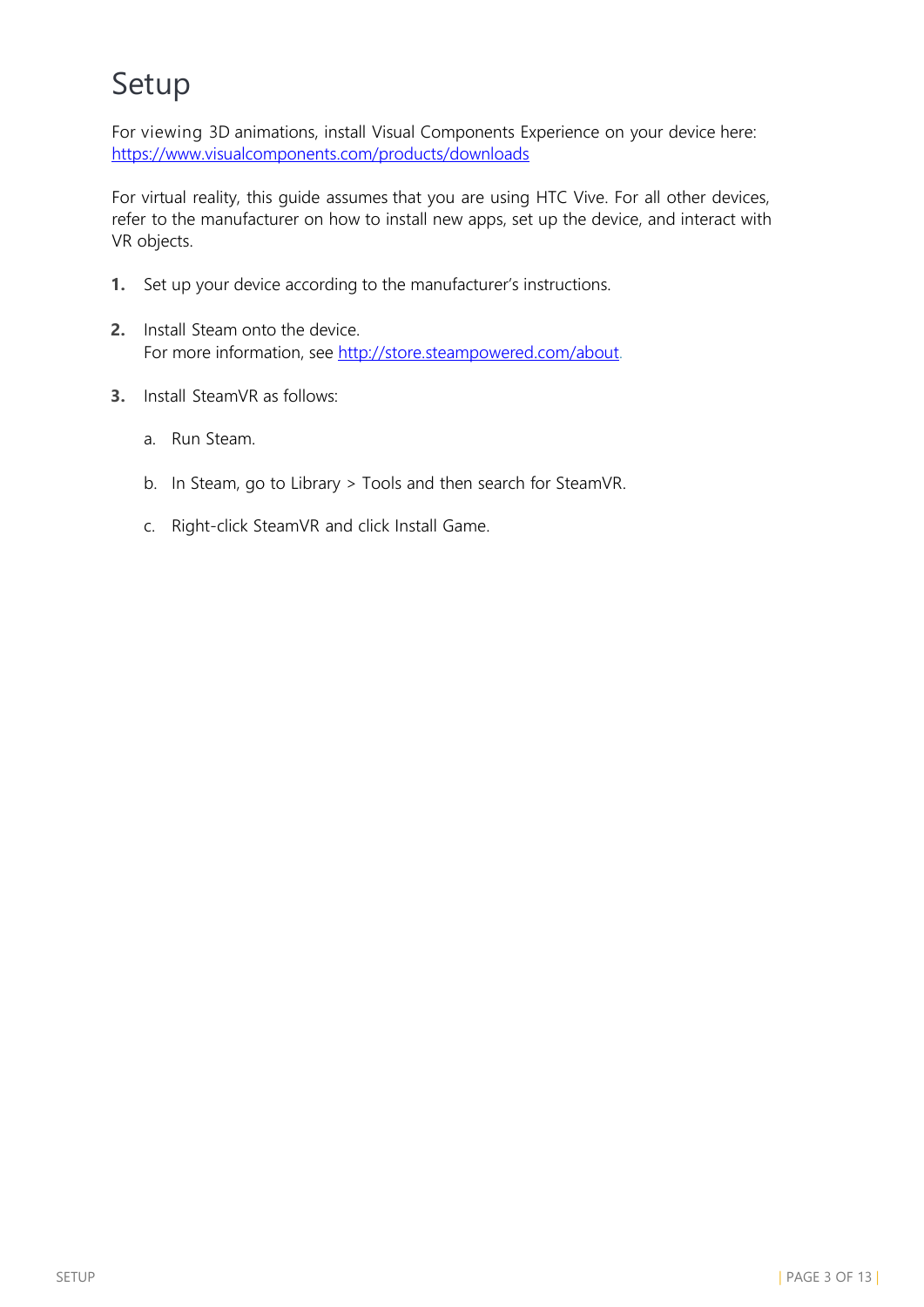# <span id="page-3-0"></span>Supported file types

Visual Components Experience allows you to open and play VCAX files. A **VCAX** file is a container for a 3D simulation recorded as an animation using a Visual Components 4.x product.



To create a VCAX file, see the Record a Simulation as Animation tutorial:

- To watch the tutorial from Visual Components Academy, go to <https://academy.visualcomponents.com/lessons/record-a-simulation-as-animation/>
- To download the tutorial as video, go to <http://bit.ly/2AezlWC>

You can double-click a VCAX file on your device to automatically open it in Visual Components Experience.

Otherwise, you need to add VCAX files to the following folder to list them in the app: C:\Users\%username%\Documents\Visual Components\Experience

The Experience 1.6 introduces also a VCAX point cloud support.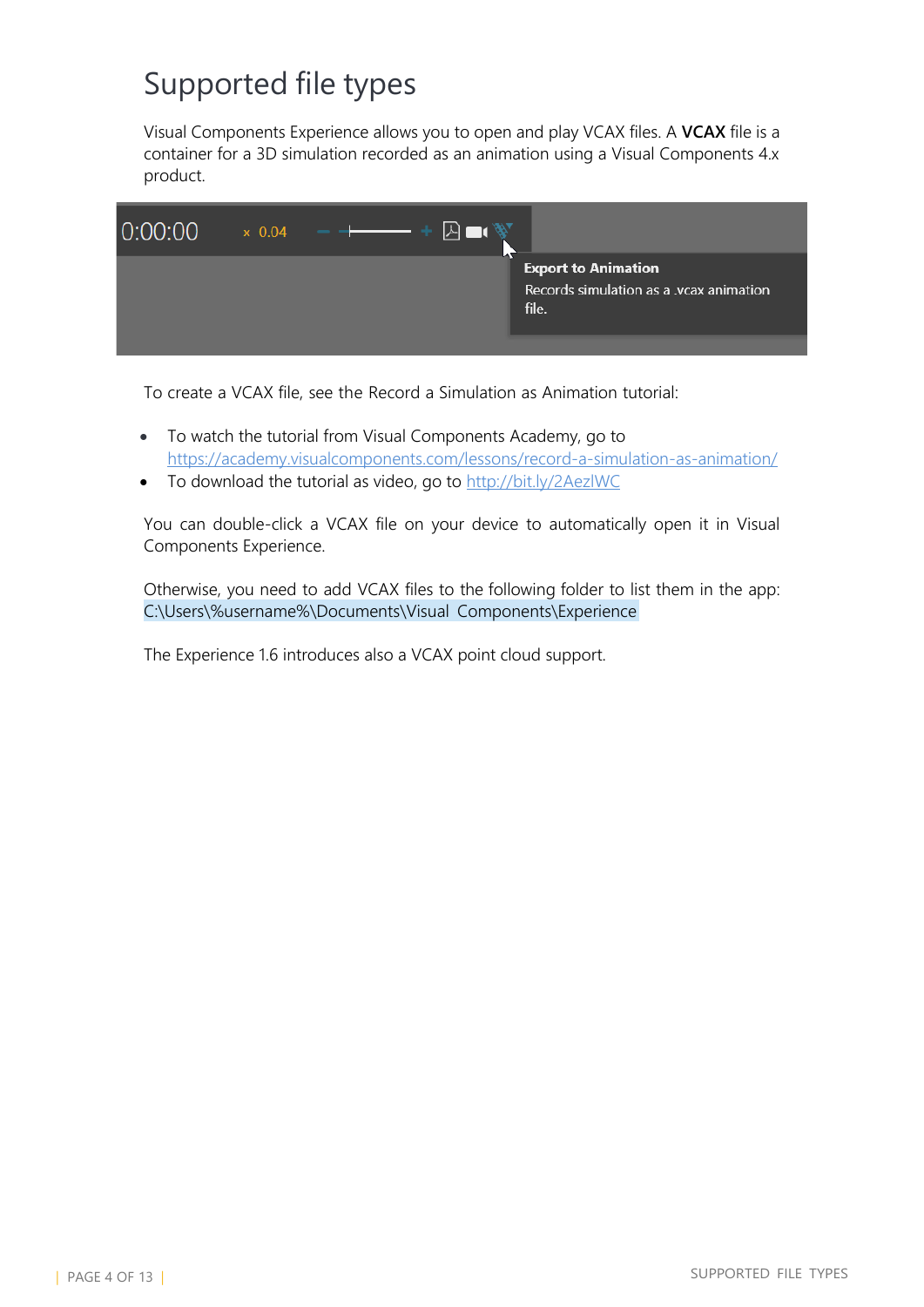## Controls

### 3D Viewing



- **1.** Select animation allows you to select and open a VCAX file in theMy Animations folder of your Visual Components documents.
- **2.** Viewport displays the 3D scene and animation.
- **3.** About displays app information.
- **4.** Quality Settings displays a dialog forcontrolling the level of detail (LOD)and quality level of the viewport. The frame rate (FPS) of the scene is also indicated based on the current settings.
- **5.** Slider and Thumb show the position of animation and allow you to jump forward or backward in time.
- **6.** Reset returns animation to its initial state and time of zero.
- **7.** Play allows you to start or stop animation.
- **8.** Time shows the position (in seconds) of animation followed by its duration.
- **9.** Playback speed can be changed to play the animation slower or faster.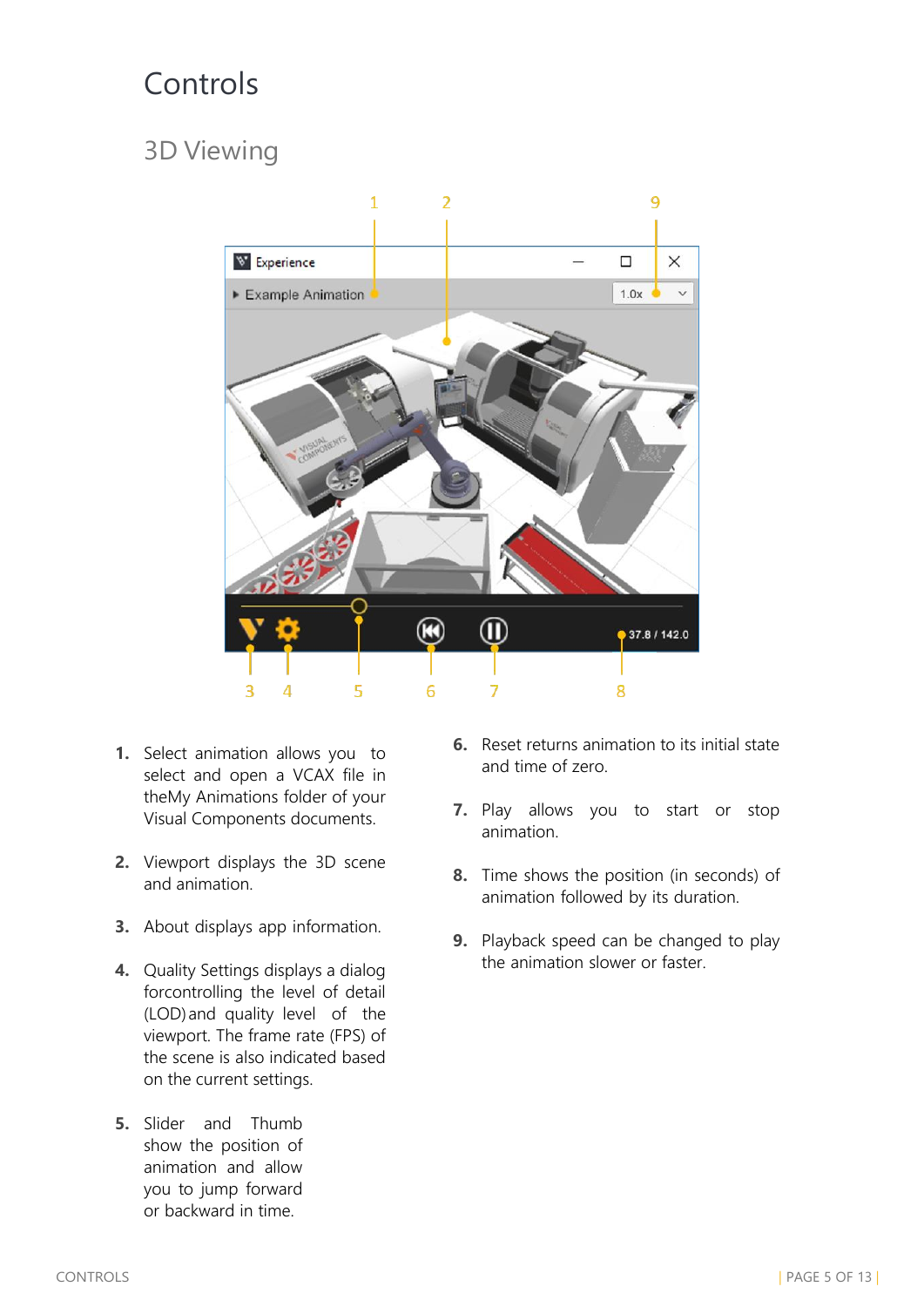## <span id="page-5-0"></span>Virtual reality

#### Main Menu



- **1.** Select animation allows you to select and open a VCAX file in the My Animations folder of your Visual Components documents.
- **2.** 1:1 scales components to their original size.
- **3.** Reset returns animation to its initial state and time of zero.
- **4.** Slider and Thumb show the position of animation and allow you to jump forward or backward in time.
- **5.** Time shows the position (in seconds) of animation followed by its duration.
- **6.** Ray is the pointer of a connected joystick that can be used for selecting objects and menu items.
- **7.** 1:10 scales components to 1/10th of their original size.
- **8.** On Table scales components to HTC Vive play area.
- **9.** Play allows you to start or stop animation.
- **10.** Quality Settings displays a dialog for controlling the level of detail (LOD) and quality level of the viewport. The frame rate (FPS) of the scene is also indicated based on the current settings.
- **11.** About displays app information.
- **12.** Playback speed can be changed to play the animation slower or faster.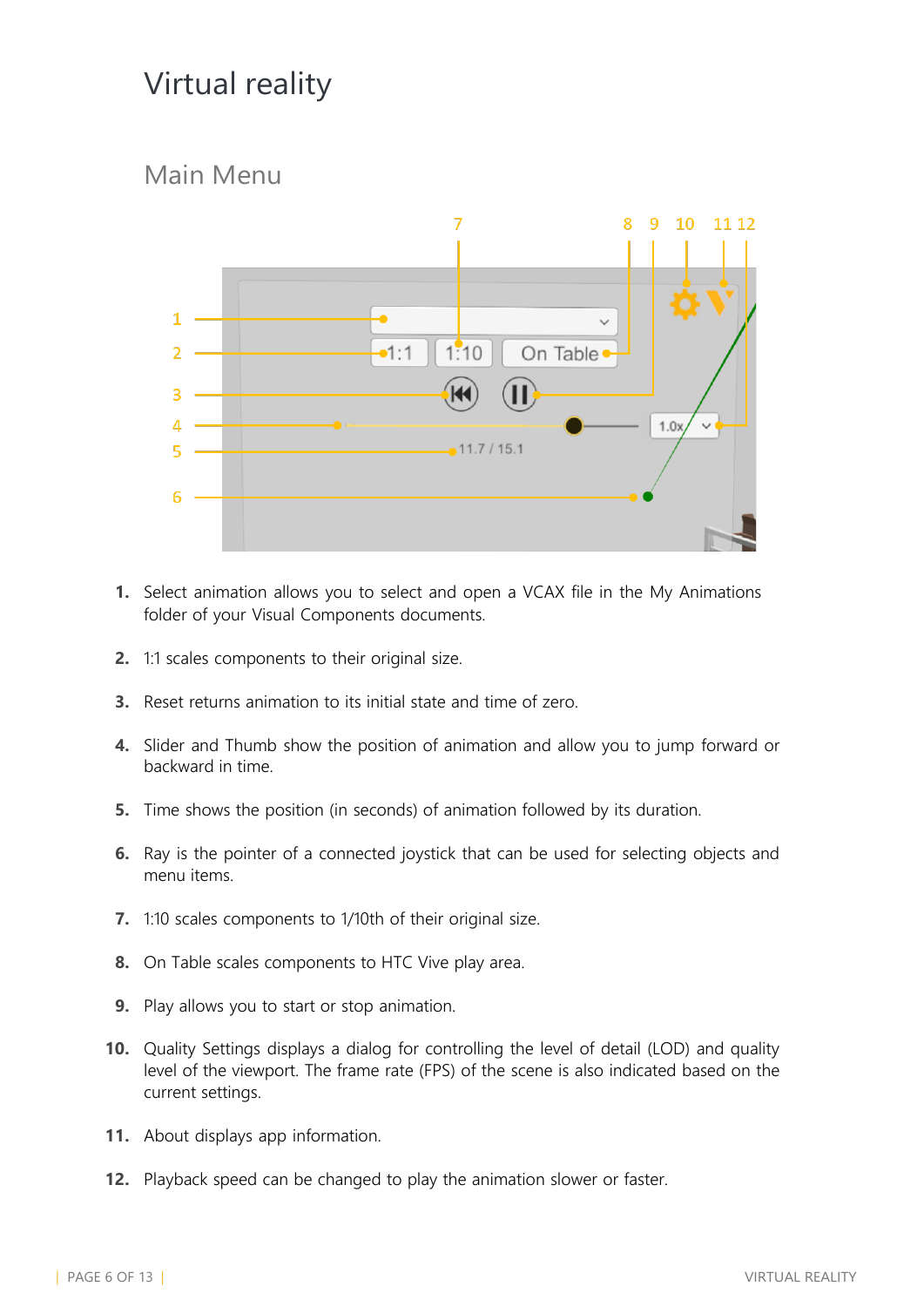#### Headset

A headset allows you to look around in the scene. You must connect the headset to SteamVR before using Visual Components Experience in Virtual Reality mode.

| Headset not connected properly<br>The headset's display was not found, please<br>make sure your HDMI cables are securely<br>connected, then reboot it by clicking below. |       |
|--------------------------------------------------------------------------------------------------------------------------------------------------------------------------|-------|
| <u>Reboot Headset</u><br>Troubleshooting                                                                                                                                 | (208) |
| SteamVR <del>▼</del>                                                                                                                                                     |       |
| Not Ready                                                                                                                                                                |       |

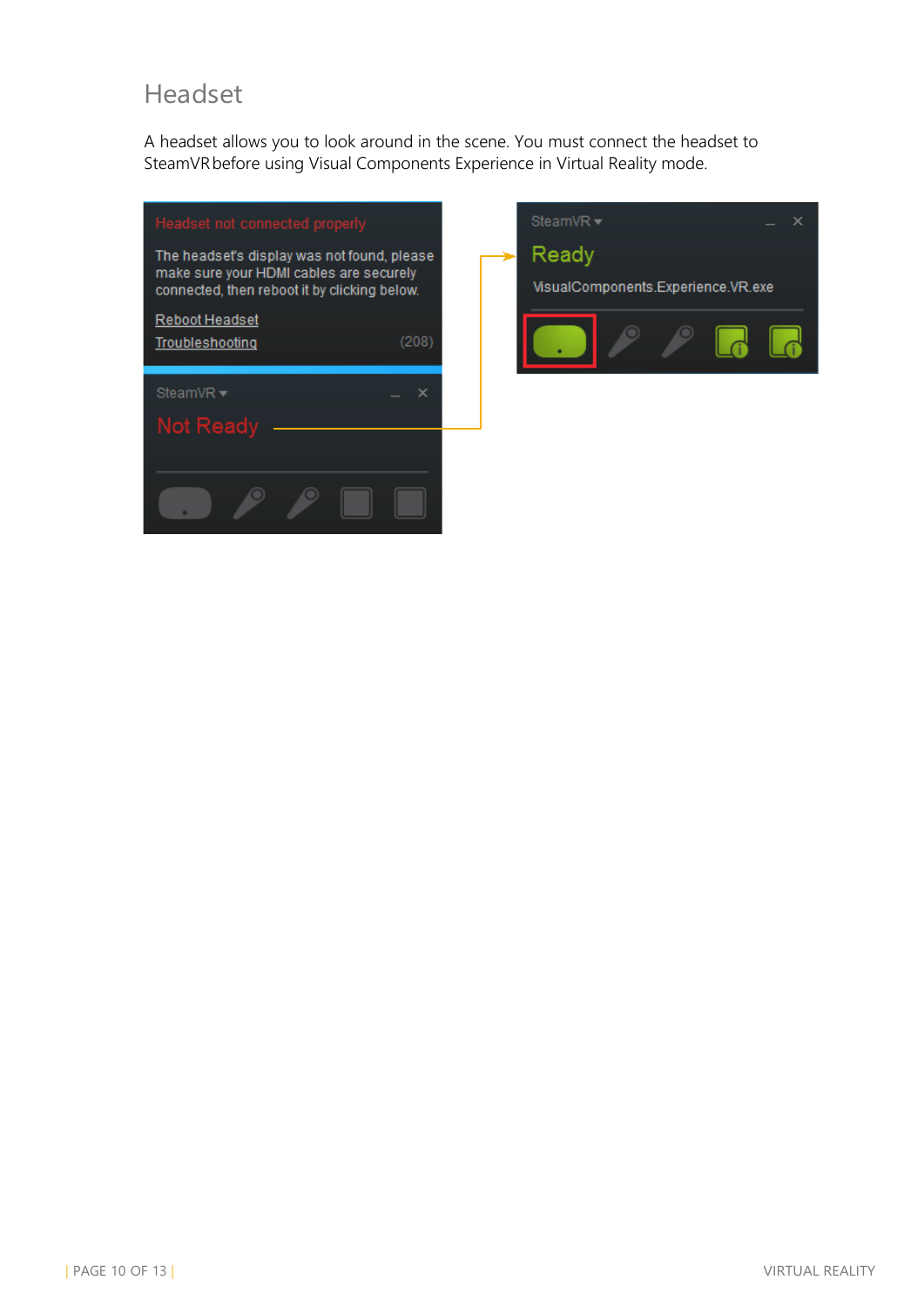#### Default bindings of controls

The following tables show what happens by default when you use the controllers in VC Experience.

Some actions can send data from Visual Components Experience to the Visual Components Premium application, provided that you have the layout open in Visual Components. Note that sending data also requires setting up a Python script with vcVREvent statements.

| <b>Button</b>           | Action                                                                                                                                                          | VR Event streamed to VC<br>Premium                                                   |
|-------------------------|-----------------------------------------------------------------------------------------------------------------------------------------------------------------|--------------------------------------------------------------------------------------|
| Left Trigger            | - Interact with UI - When menu is showing<br>- Grab Pinch                                                                                                       | vrevents_triggerbutton                                                               |
| Right Trigger           | - Interact with UI - When panel is showing<br>- Grab Pinch<br>- Measure (when using Measuring tool)                                                             | vrevents_triggerbutton                                                               |
| Left Menu               | - Shows / Hides Tool Palette                                                                                                                                    | vrevents_menubutton                                                                  |
| Right Menu              | - Shows / Hides Menu                                                                                                                                            | vrevents_menubutton                                                                  |
| Left Trackpad<br>North  | - Raises the camera                                                                                                                                             |                                                                                      |
| Left Trackpad<br>South  | - Lowers the camera                                                                                                                                             |                                                                                      |
| Left Trackpad           |                                                                                                                                                                 | vrevents_primary2daxisclick<br>vrevents_primary2daxistouch<br>vrevents_primary2daxis |
| Right Trackpad<br>North | - Starts teleport (when using Teleport tool).<br>Position for teleporting is set with the control<br>position. Teleport is done when the button is<br>released. |                                                                                      |
| Right Trackpad<br>East  | - Turns camera left 90 degrees                                                                                                                                  |                                                                                      |
| Right Trackpad<br>West  | - Turns camera right 90 degrees                                                                                                                                 |                                                                                      |
| Right Trackpad          |                                                                                                                                                                 | vrevents_primary2daxisclick<br>vrevents_primary2daxistouch<br>vrevents_primary2daxis |
| Left/Right<br>Grip      | - Pauses the simulation while clicked<br>- Interact with components in VR during<br>Streaming                                                                   | vrevents_gripbutton<br>vrevents_grip                                                 |

#### Custom bindings of controls

If you are not enjoying the default bindings, now you have the possibility to modify the controller bindings in SteamVR.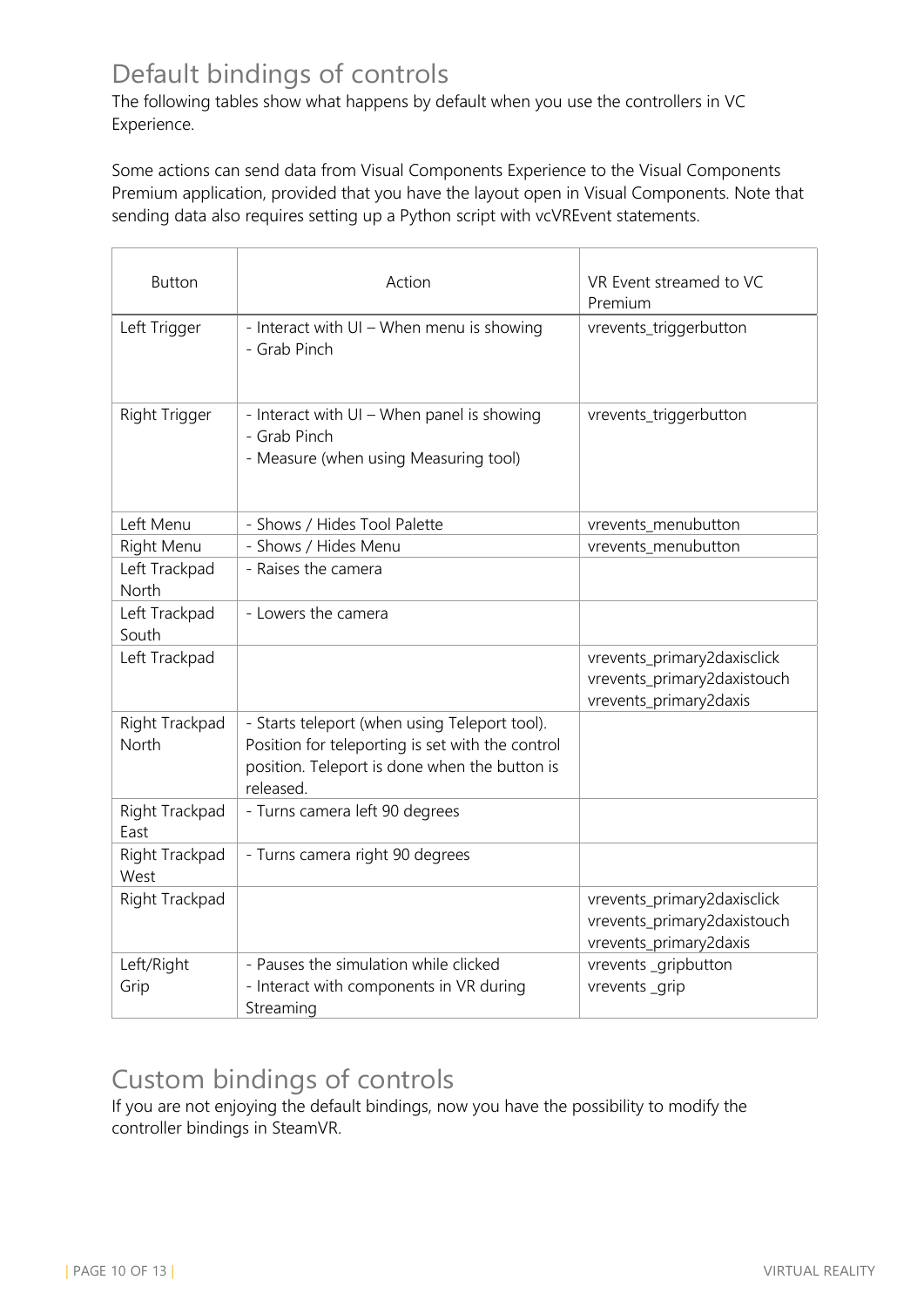### View 3D animations

- **1.** Run Visual Components Experience.
- **2.** Click 3D.

| Visual Components Experience<br>$\mathscr{B}_{\mathbf{A}}$ | × |
|------------------------------------------------------------|---|
| 3D                                                         |   |
| VR                                                         |   |
| <b>Advanced Settings</b>                                   |   |

**3.** Click Select animation and select an animation to load it in the scene.

| Experience<br>$\mathscr{B}_{\mathbf{a}}$ |  |
|------------------------------------------|--|
| ▼ Select animation                       |  |
| <reset view=""></reset>                  |  |
| Example Animation                        |  |

- **4.** Do any of the following as needed:
- To remove the animation, in Select animation, click <Clear>.
- To return to the default view, in Select animation, click <Reset View>.
- To orbit the camera in the scene, press and hold the right mouse button.
- To pan the camera in the scene, press and hold the left and right mouse buttons.
- To zoom the camera in the scene, rotate the mouse wheel.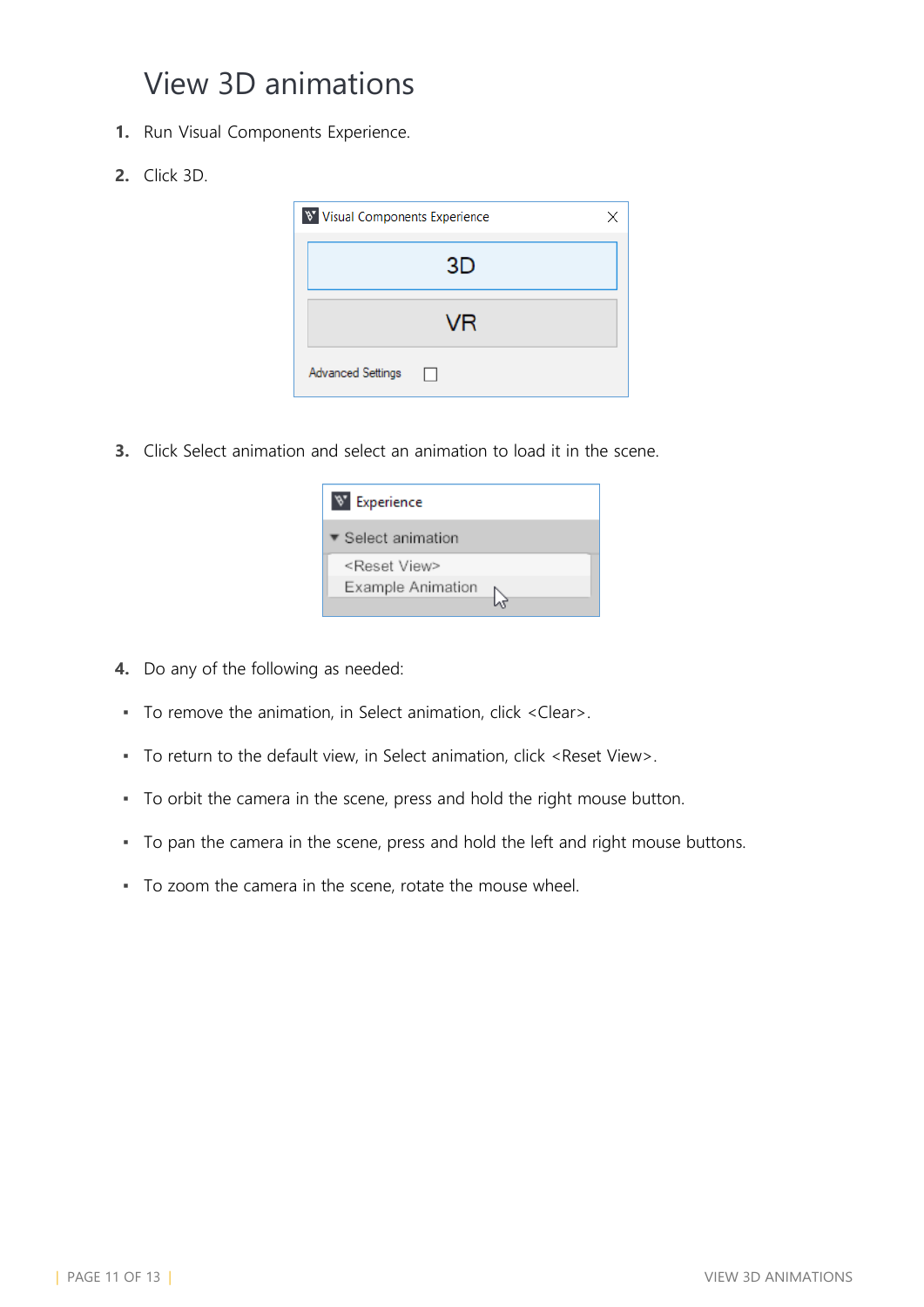### Use the virtual reality mode

- **1.** Run SteamVR, and then connect your headset and joystick(s).
- **2.** Run Visual Components Experience.
- **3.** Click VR.

| V Visual Components Experience |    | × |
|--------------------------------|----|---|
|                                | 3D |   |
|                                | VR |   |
| <b>Advanced Settings</b>       | Ιł |   |

**4.** With the joystick, press the Menu button, cast a ray, and use Select animation to load an animation in the scene.



- **5.** Do any of the following as needed:
- To scale components, use the main menu. Generally, you would use 1:10 to view a large scene or On Table to walk around and view a scene.
- To remove the animation, in Select animation, click <Clear>.
- To return to the default view, in Select animation, click <Reset View>.